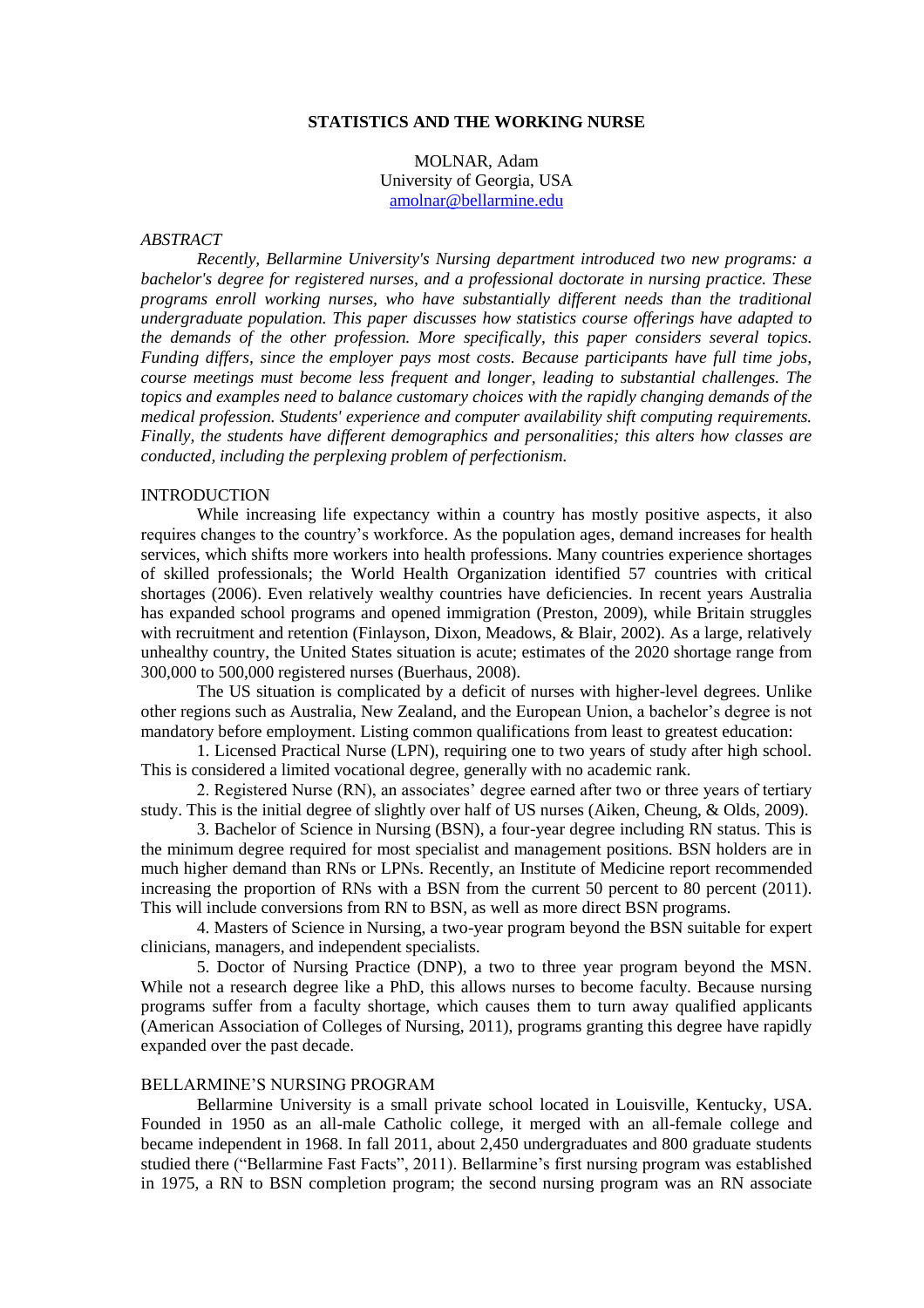degree. Over time, these programs were discontinued and Bellarmine introduced direct BSN and MSN programs. In 2010, the university restarted its RN to BSN program and initiated a DNP curriculum ("Nursing History at Bellarmine", 2011). Corporate funding plays a role in these new programs. Almost all working students receive tuition reimbursement. For the RN to BSN program, the Norton Healthcare system also provides classrooms in their training center.

BSN students can meet the mathematical sciences requirement with two options. Math 205, Elementary Statistics, covers typical topics for an American first course, following the text Introduction to the Practice of Statistics (Moore, McCabe, & Craig, 2009). Math 200, Statistics and Society, is a less mathematically demanding alternative designed for nursing, communication, and humanities students, using the book Seeing through Statistics (Utts, 2005). Because Math 200 meets three hours per week, while Math 205 requires four, most prospective nurses take Math 200. We decided to offer an evening section of Math 200 for the RN to BSN program. I led this class during summer 2010, with 11 students, and summer 2011, with four.

The DNP program required a new offering. Accreditation standards include the ability to "Analyze epidemiological, biostatistical, environmental, and other appropriate scientific data related to individual, aggregate, and population health" (AACN, 2006, p. 16). The DNP program requires a "masters level" statistics course for entry. The nursing dean asked me to teach the advanced Nursing 808 in fall 2010, providing the topic list: ANOVA, repeated measures analysis of variance, correlation analysis, and multiple linear regression. This course enrolled 18 students.

### LESSONS FROM THE EXPERIENCE

While many things could be said about structure, composition, and topics, this paper focuses on four key takeaways. In summary:

- 1. Teaching schedules must be like academics, not continuing education.
- 2. The languages of maths and technology are not the same for adult students.
- 3. Choose nursing topics, but not all nursing examples.
- 4. In statistics, unlike nursing, you can't kill someone quickly.

## SCHEDULES LIKE ACADEMICS, NOT CONTINUING EDUCATION

Many business training courses are scheduled as what I call "Continuing Education", a small number of long time blocks. For instance, a class might meet four Saturdays from 8 AM to 4 PM, or nine Thursdays from 5 PM to 8 PM. This minimizes the number of trips and/or days off work. Academic courses are sometimes structured this way, with fewer instructor contact hours and substantial assignments between classes. Pedagogically, this ignores the spacing effect, that repeated distributed presentations of material yield better learning than massed presentations (Emptier & Farris, 1990). Practicality is considered more valuable.

The original course schedules followed this pattern. In 2010, Math 200 received just 21 hour over 7 consecutive Wednesday evenings, even though the semester course takes 35 hours (through 40 classes of 50 minutes). Nursing 808 was also planned for 7 three-hour sessions, roughly every other Saturday. Protests resulted in some changes; Math 200 added an eighth session, while the advanced course expanded to five hours per Saturday.

While expansion helped, the Continuing Education schedule was flawed. Students (and the instructor) had trouble concentrating for long periods of time. Then, the lack of close spacing meant a large amount of learning was lost from meeting to meeting. To help counteract this loss, assignment due dates were changed from the start of each class to before the next gathering, and each meeting began with review from the prior class and assignment. This was still not sufficient. Course schedules for adults should look like usual academic schedules, with meetings of 90 minutes or less held frequently, and sufficient total time with the instructor. (After the failure, the 2011 Math 200 section expanded to 13 Wednesday evenings, and went much, much better.)

# DIFFERENT LANGUAGES OF MATHS AND TECHNOLOGY

Any relatively homogeneous group shares some characteristics. As an example, conventional Bellarmine BSN students generally have above average but not outstanding high school records. Roughly 90 percent are female, similar to the 92 percent female rate of American registered nurses (US Department of Labor, 2010). They take Math 200 during sophomore year,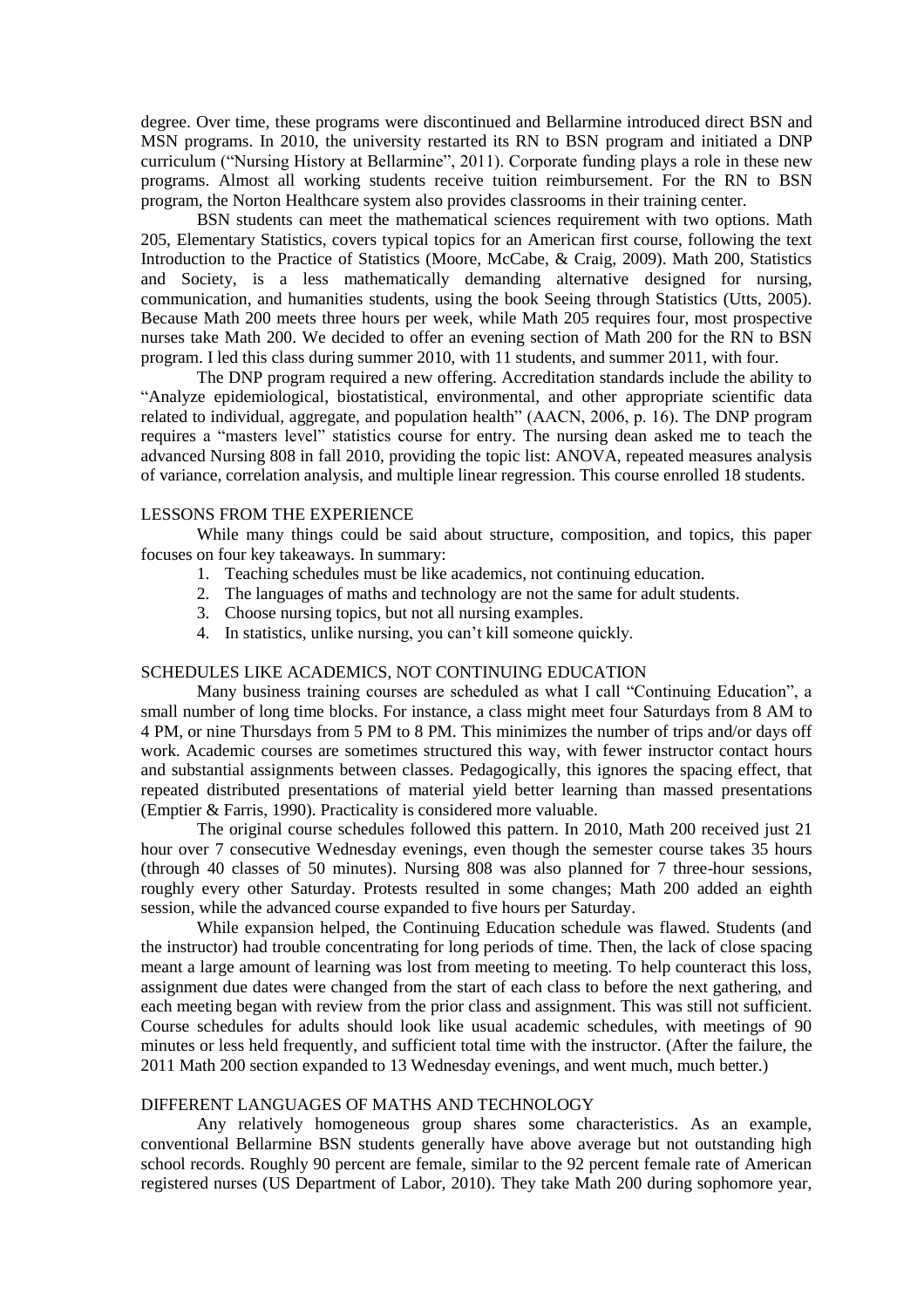meaning they have completed algebra within the last five years. They have worked with spreadsheets and web applets, and as Millenials are friendly to technology.

All 33 working students were female, so that remained similar. However, their math and technology experiences were quite different. About one-third of the working adult students had last taken an algebra course over 20 years ago, before the conventional students had been born. Computer skills were generally weaker; some had never used Microsoft Excel, while SPSS was very, very foreign. Facebook and web applets were less familiar, and their attitudes toward technology were not as affectionate.

Because the adult pupils had distinct histories, I modified some tasks. After noticing the BSN students' errors with formulas, I began the 2011 course with an hour on order of operations. In all courses, I allocated extra time for technology demonstrations (under the tight schedule), and wrote more extensive guides. Because the students did not enjoy technology, in Math 200 we found normal distribution probabilities with book tables instead of a Java applet.

## NURSING TOPICS, NOT ALWAYS NURSING EXAMPLES

Teaching relevant topics is a fundamental goal of good statistics programs, so important that David Cox called it the first goal of a new statistics department (Mehta, 2004). Portions of Math 200 are already constructed for nursing students, such as a unit on medical risk and odds, so the course already has focus. For the working nurses, I could focus more. Their practical experience let me eliminate the short unit on ethics, and their knowledge of personal finance allowed me to simplify a few probability topics. Instead, I added more practice constructing graphics and reading articles involving confidence intervals.

Adjusting the DNP course was more challenging, because I followed the syllabus topics: ANOVA, repeated measures analysis of variance, correlation analysis, and multiple regression. Covered in the course textbook, Statistics and Data Analysis for Nursing Research (Polit, 2010), these topics are fine for a second or third course after a strong foundation. Unfortunately, for about half the students, their "masters level" statistics course covered less than Bellarmine's undergraduate Math 205. We wound up closing knowledge gaps in confidence intervals and regression; while relevant, that eliminated time for extra techniques such as survival analysis.

For the adult BSN students, an interesting dilemma arose. Several students specifically asked me NOT to include solely examples in nursing contexts; they wanted other settings. I was very surprised, because standard advice for introductory courses is to "make sure questions used with data sets are of use to students" (American Statistical Association, 2005, p. 16). Examples in a student's field answer the frustrating question "Why do we have to learn this?"

The students explained that they already know about rationales, unlike younger students. Through their work history, they've seen risk, disease, reports, and chance. Even worse, when hearing a nursing example, sometimes they ponder how the topic applies in nursing practice and neglect the statistical issues. This was most apparent when we discussed group presentation ideas. I routinely suggest recent mammogram guidelines (US Preventive Services Task Force, 2009), a meta-analysis that met substantial controversy. When I offered that in summer 2011, one student starting talking about cancer data being collected at work, while another wanted to talk about a friend's recent diagnosis. While interesting, that's not exactly the point.

## IN STATISTICS, UNLIKE NURSING, YOU CAN'T KILL SOMEONE QUICKLY

Not only do working adults have different backgrounds and experiences than day students, they have different personal lives. For instance, Florida vacations are more often Disney World than bikinis on a beach. In my early thirties, I am younger than them, not older. Trying for sympathy, one DNP student asked to be taught as I would instruct my mother. She didn't know my mother is a retired high school math teacher.

In academic matters, the working nurses generally had a perfectionist ethic. While I appreciate students who really complete the reading, this had an unforeseen consequence. After the first two DNP homework assignments, I asked the students for time estimates. I had planned 8 to 10 hour assignments. About half the students worked that much, but many reported 16 to 20 hours. Two study groups had arranged weekly conference calls. While this wasn't absurd, since the nurses worked at different hospitals across Kentucky, it bordered on excessive. Additionally, I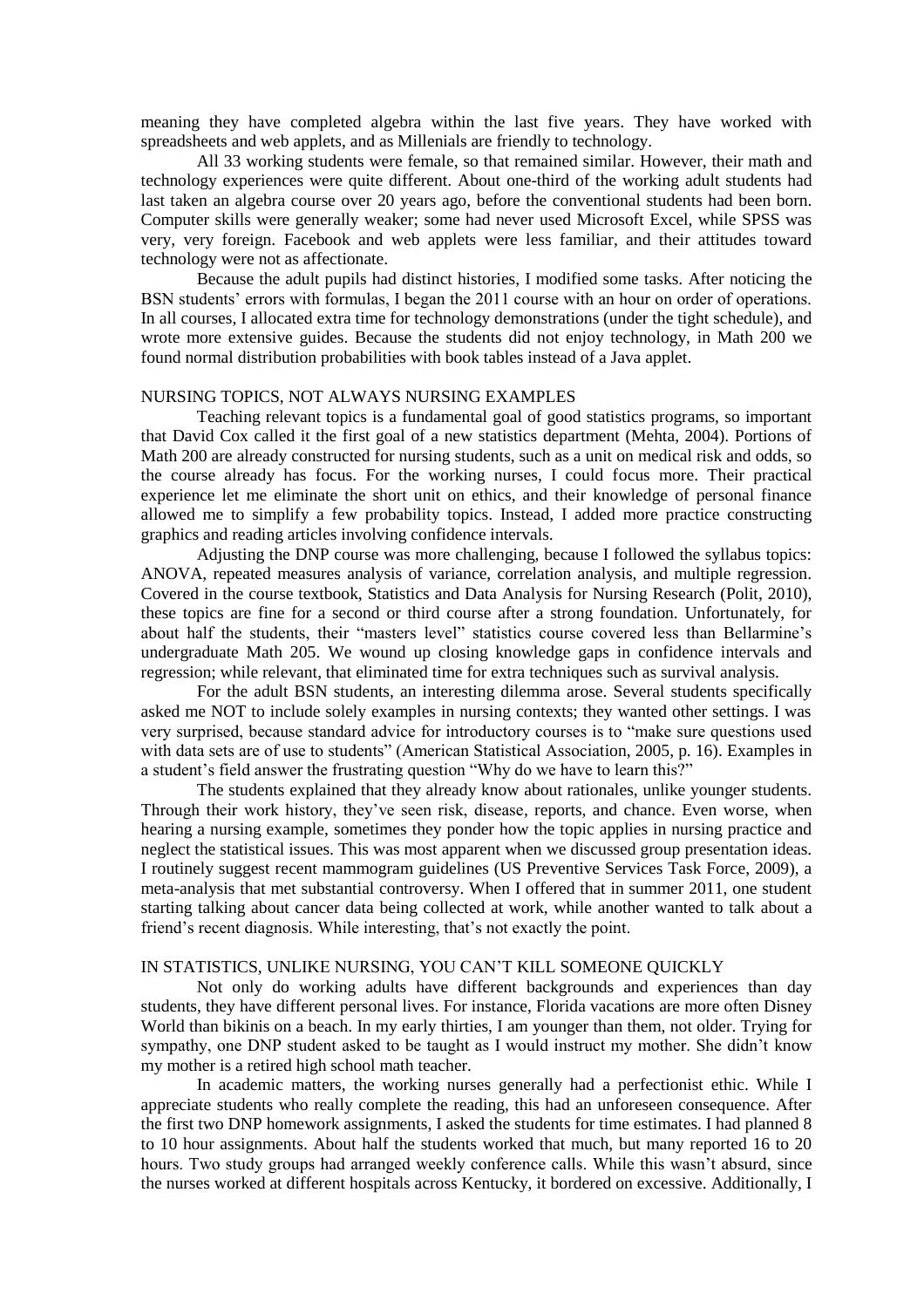had received several questions about exploration and interpretation, but fewer about description and computation. This seemed strange, because I thought the interpretation questions were easier.

Putting the evidence together, I realized that the students were applying their exacting standards from work, where uncertainty can cause great harm. Nurse perfectionism is common enough that it appears in literature reviews (Melrose, 2011). Practitioners want to do something "just right" or not at all, then obsess over their mistakes. This is understandable, because a mistake with a nursing patient can kill that person.

Statistics does not have that instantaneous nature, fortunately. Statistical error causes harm when it leads to bad decisions, sometimes on a grand scale, but the modeling process includes patient analysis and review. Uncertainty is a fundamental assumption. Once I recognized the disparity, I reminded the nurses that we focus on statistical process, learn to live with variability, and that the immediate consequences were not as severe. As the heading says, "In statistics, unlike nursing, you can't kill someone quickly." The students relaxed, at least a little, and I learned another lesson about the differences between student populations.

### REFERENCES

- Aiken, L., Cheung, R., & Olds, D. (2009) Education Policy Initiatives To Address The Nurse Shortage In The United States. *Health Affairs (Millwood), 28,* w646-w656. doi: 10.1377/hlthaff.28.4.w646
- American Association of Colleges of Nursing (2006). *The Essentials of Doctoral Education for Advanced Nursing Practice.* Washington, DC: American Associaton of Colleges of Nursing. Retrieved from http://www.aacn.nche.edu/dnp/pdf/Essentials.pdf

American Association of Colleges of Nursing (2011). Nursing Shortage. Retrieved from http://www.aacn.nche.edu/media/FactSheets/NursingShortage.htm

- American Statistical Association (2005). *GAISE College Report.* Retrieved from http://www.amstat.org/education/gaise/GaiseCollege\_Full.pdf
- Bellarmine Fast Facts (2011). Retrieved September 30, 2011, from http://www.bellarmine.edu/news/facts.aspx
- Buerhaus, P. (2008). Current and future state of the US nursing workforce. *JAMA, 300,* 2422- 2424.
- Emptier, Frank M., & Farris, R. (1990). The spacing effect: Research and practice. *Journal of Research and Development in Education, 23*(2), 97-101.
- Finlayson, B., Dixon, J., Meadows, S., & Blair, G. (2002). Mind the gap: The extent of the NHS nursing shortage. *BMJ, 325,* 538-541.
- Institute of Medicine (2011). *The future of nursing: Leading change, advancing health.* Washington, DC: The National Academies Press.
- Mehta, S. (2004). "ISI Honorary Member Interviews," *ISI Newsletter, 28* (1), 9–10.
- Melrose, S. (2011). Perfectionism and Depression: Vulnerabilities Nurses Need to Understand. *Nursing Research and Practice, 2011,* article 858497. doi:10.1155/2011/858497
- Moore, D., McCabe, G., & Craig, B. (2009). *Introduction to the Practice of Statistics, 6th edition.* New York: W. H. Freeman.
- Nursing History at Bellarmine (2011). Retrieved September 30, 2011, from http://www.bellarmine.edu/lansing/nursing/nursinghistory.aspx
- Polit, D. (2010). *Statistics and Data Analysis for Nursing Research*, 2<sup>nd</sup> edition. Upper Saddle River, NJ: Pearson Prentice Hall.
- Preston, B. (2009). The Australian nurse and midwifery workforce: issues, developments, and the future. *Collegian, 16*, 25–34. doi:10.1016/j.colegn.2008.12.002
- US Preventive Services Task Force (2009). Screening for breast cancer: U.S. Preventive Services Task Force Recommendation Statement. *Annals of Internal Medicine 151*, 716-726. Retrieved from

http://www.uspreventiveservicestaskforce.org/uspstf09/breastcancer/brcanrs.htm

- US Department of Labor, Bureau of Labor Statistics (2010). *Women in the labor force: A databook.* Retrieved from http://www.bls.gov/cps/wlf-databook-2010.pdf
- Utts, J. (2005). *Seeing through Statistics,* 3rd edition. Belmont, CA: Thomson Brooks-Cole.